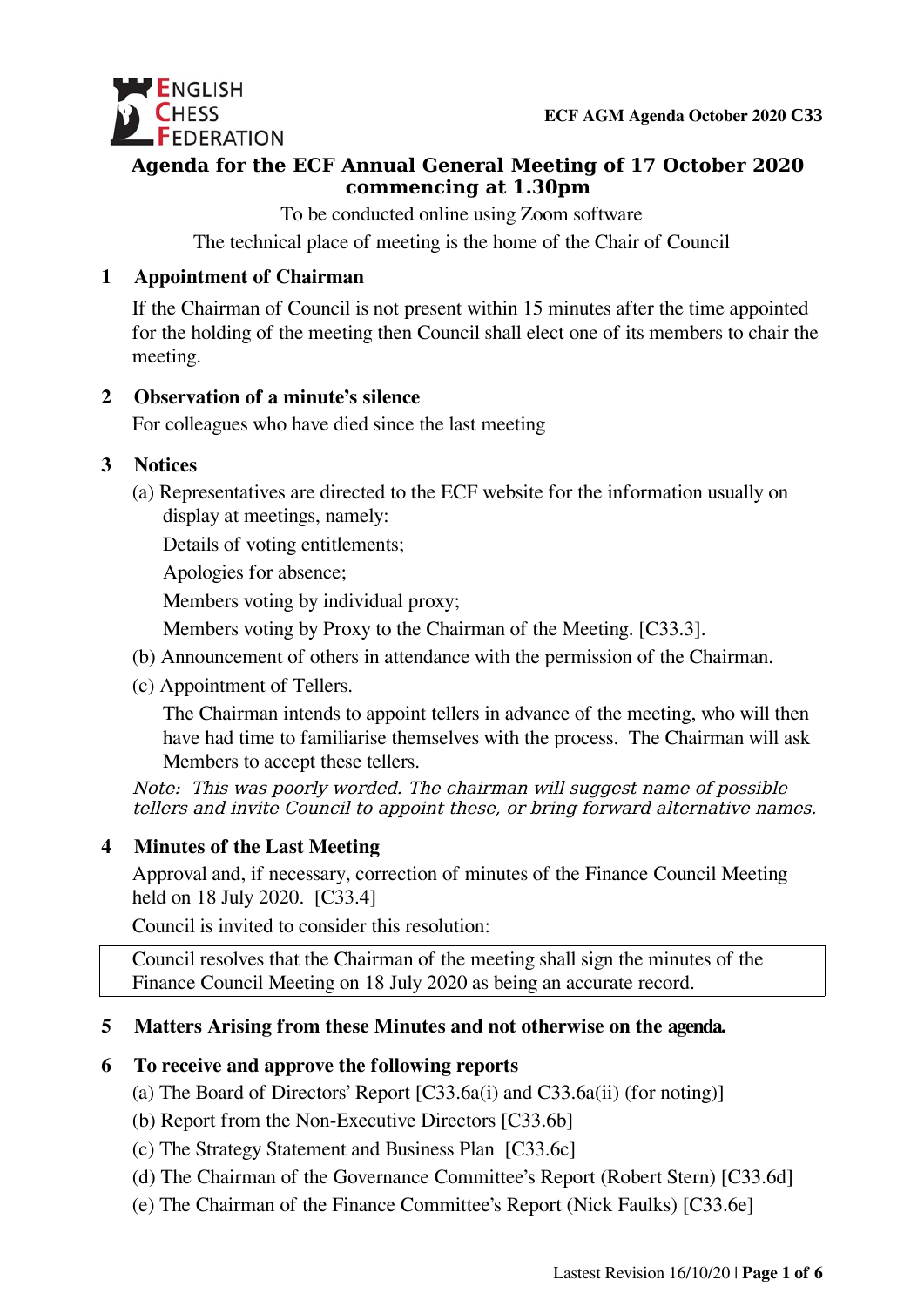

### **7 To Note Special Reports on the Current State of the ECF**

- (a) From the Director of Membership [C33.7a]
- (b) From the Director of Finance [C33.7b]

### **8 To Note Revision of Regulation No 2: The Directors and Officers Responsibilities Regulations** [C33.8]

### **9 Elections**

(a) Director of Finance

**Adam Ashton**, nominated by Mike Truran (Chief Executive) and David Eustace (Outgoing Director of Finance). [C33.9a]

(b) Director of Home Chess

**Nigel Towers**, nominated by Mike Truran (Chief Executive), David Eustace, (Director of Finance) and Adrian Elwin (outgoing Director of Home Chess)  $[C33.9b (i)]$ 

**Tim Wall**, nominated by Northern Counties Chess Union, Cumbria County Chess Association, Durham County Chess Association, Northumberland County Chess Association, Yorkshire County Chess Association, Northumbria Junior Chess Association, Aga Milewska, Bronze Direct Members' Representative, and Rob Willmoth, Gold Members' Representative [C33.9b(ii)]

(c) Director of Membership

**Rob Willmoth**, nominated by Mike Truran (Chief Executive), Dave Thomas (outgoing Director of Membership), Middlesex County Chess Association and Lorin D'Costa, Gold Direct Members' Representative [C33.9c]

(d) Non-Executive Director

**Natasha Regan**, nominated by Mike Truran (Chief Executive), Malcolm Pein (Director of International Chess), Chris Fegan (Director of Women's Chess) and Robert Stern (Chairman of the Governance Committee) [C33.9d]

(e) Chairman of Council

**Michael Farthing** standing for re-election

(f) FIDE Delegate

**Malcolm Pein** standing for re-election

(g) Members of Finance Committee (this committee has no fixed size)

R**ay Clark**, nominated by Nick Faulks, Chairman of the Finance Committee

**David Eustace**, nominated by Nick Faulks, Chairman of the Finance Committee

(h) Members of Governance Committee (this committee has no fixed size)

**Michael Farthing**, nominated by Robert Stern, Chairman of the Governance **Committee** 

**Stephen Greep**, nominated by Robert Stern, Chairman of the Governance Committee [C33.9h]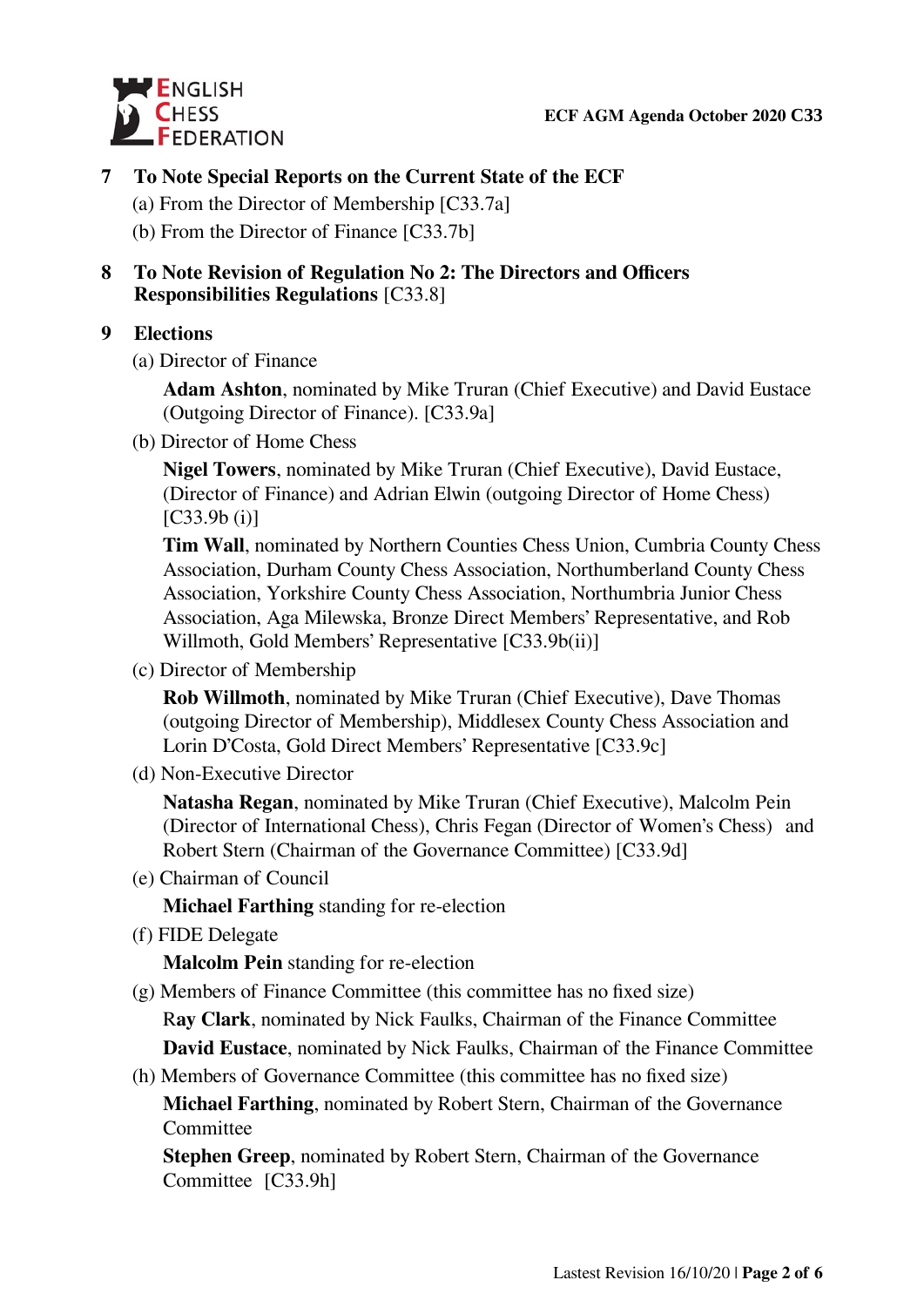

#### **10 Appointment of Auditor**

#### To appoint an auditor

Note: Since publication of the agenda the Director of Finance has brought forward the firm of Watson Associates of East Sussex as the suggested auditor

#### **11 Amendment to the Articles to Permit Online Meetings**

To consider a motion from the Governance Committee concerning the option of holding future meetings of Council by virtual or partially virtual means [C33.11]:

Council resolves that the Articles of Association of the English Chess Federation be amended by:

1. numbering the existing article 16 as 16 (1) and inserting thereafter the following wording:

"(2) If (a) it is decided by the Chairman of the Council (or if there is no Chairman of the Council, the Board) that in light of prevailing circumstances it is impractical, undesirable or unlawful for Members (or their proxies) physically to attend a General Meeting

or (b) it is resolved by Council that a future General Meeting should not be held physically,

then Members (or their proxies) shall take part in a General Meeting by telephone conference or by using video teleconferencing equipment or by use of other equipment of like effect designed to allow everyone to take part in the meeting. Council may also resolve that a meeting can be held with some Members (or proxies) in physical attendance and others attending by using such technology. Taking part in a meeting by using such technology will count as being present at the meeting and will entitle the Member (or his proxy) to vote and count in the quorum and any such meeting will be deemed to take place at the place where the chairman is."

2. inserting in article 20 after the word "place" the words "(save that the requirement to specify a place of meeting shall not apply if there is no statutory requirement to specify a place of meeting)".

Note: As this motion involves a change to the Articles of Association it is a "special resolution" and requires a 75% vote in favour to be passed. It is also not possible to amend this motion during the meeting (with the exception of trivial spelling or typographical changes)

### **12 Ordinary Resolution for Consequential Revision to Bye Law No 3**

If Item 11 receives approval Council is asked to amend Bye Law No. 3 to provide clarity on the sequencing of venues for meetings that are not online:

Council resolves that Bye-law No. 3 (the Procedural Bye-laws) be amended by inserting at the end of paragraph 2.1: "For the purposes of this paragraph 2.1, if a meeting is held virtually it shall be deemed to have taken place in the place contemplated by the two-year cycle".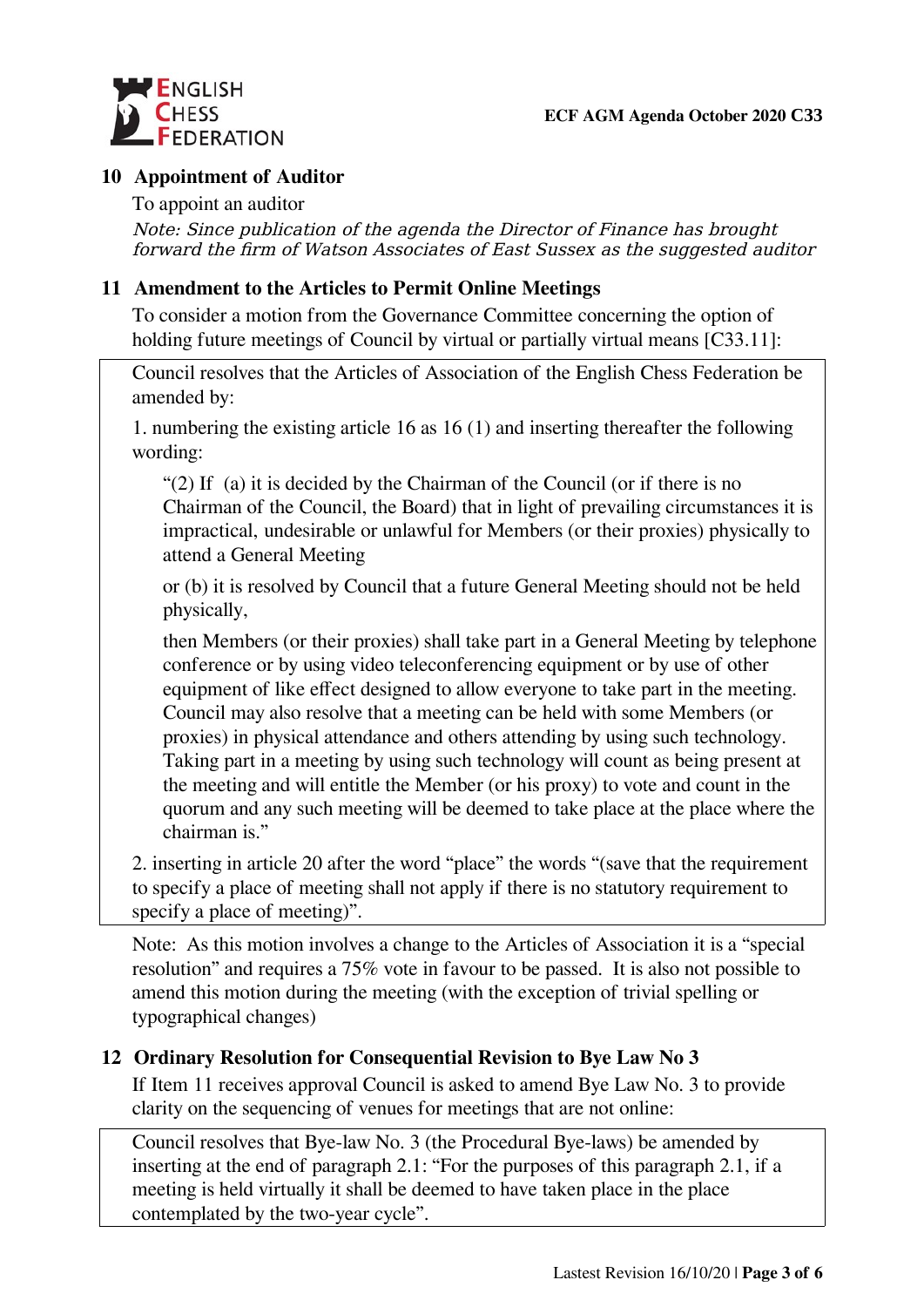

### **13 Amendment of the Articles concerning the re-election of Directors**

To consider a motion from the Northern Counties Chess Union regarding the right of existing Board directors to be re-elected:

Council resolves:

That the Articles of Association be amended as follows:

Instead of:

'59. At each Annual General Meeting held in or after 2017 Directors shall retire in accordance with the Board Rota.

60. Any Director who retires at an Annual General Meeting pursuant to Article 59 shall be eligible for re-election at such Annual General Meeting.'

They should be changed to read:

- '59. In the interests of Board renewal, all Directors are eligible to serve a maximum of two consecutive terms in the same board position. At each Annual General Meeting, Directors shall retire in accordance with the Board Rota.
- 60. Any Director who retires at an Annual General Meeting pursuant to Article 59 shall not be eligible for re-election at such Annual General Meeting, but if the post is not filled at that Annual General Meeting then that retiring Director may consequently be appointed by the Board to fill the vacancy in accordance with Article 57.'

That the amended Articles of Association come into effect immediately, and that this resolution is enacted before the Board elections take place at the 2020 AGM.

That additionally the Board is directed to amend Regulation No. 2 (Election Rota) accordingly.

Note: As this motion involves a change to the Articles of Association it is a "special resolution" and requires a 75% vote in favour to be passed. It is also not possible to amend this motion during the meeting (with the exception of trivial spelling or typographical changes).

The Governance Committee comments on this motion [C33.13&14]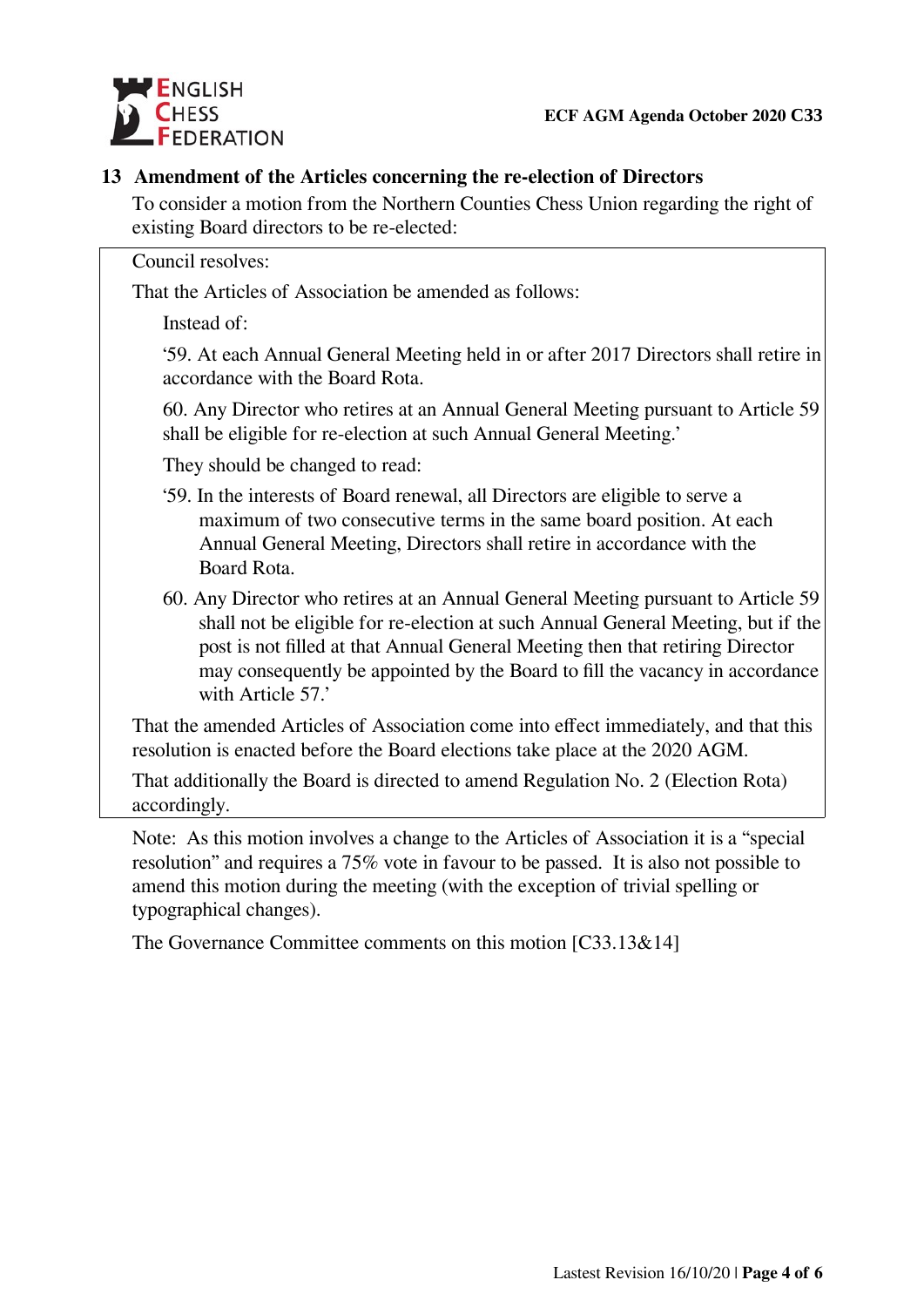

### **14 Amendment to Bye Law No. 1: The Direct Members' Bye Laws**

To consider a motion from Stewart Reuben, Direct Members' Representative (Life members) and John Reyes, Direct Members' Representative (Silver) to amend the Direct Members' Bye Laws:

Council resolves that

Bye Law No 1 (The Direct Members Bye Laws) be amended by replacing the first sentence of paragraph 5.2 from:

'Each of the five categories in 5.1 shall be entitled each year to elect two representatives (who shall be Direct Members but not necessarily of the relevant category).'

to read:

'Each of the five categories in 5.1 shall be entitled each year to elect two representatives (who shall be Direct Members of the category they seek to represent).'

Note: This motion, though having constitutional implications, only involves the bye laws and therefore requires an ordinary simple majority in favour to be passed

The Governance Committee comments on this motion [C33.13&14]

### **15 Formation of Working Group on Safe Restarting of Chess**

To consider a motion from Cumbria Chess Association and Durham Chess Association to instruct the ECF Board to form a Working Group:

Council resolves:

that the ECF Board should convene at the earliest possible opportunity a Working Group comprised of experienced organisers and arbiters, plus qualified medical and health & safety professionals, to encourage and support the safe, socially distanced restart of over-the-board and hybrid (online under arbiter supervision) chess events over the coming year.

that the Working Group be available to offer advice to clubs, leagues, congresses and other chess events in completing and publishing Risk Assessments for their venues that comply with government safety guidelines on preventing the transmission of the Covid-19 virus.

### **16 Awards**

Council is invited to note the awards for 2020 as set out in the website presentation from Stephen Greep.

[\[https://www.englishchess.org.uk/ecf-awards-2020-citations/](https://www.englishchess.org.uk/ecf-awards-2020-citations/) and C33.16(i)]

### **17 Time and Place of Future Meetings**

To approve the dates of the Finance Council and AGM in 2021:

 Council resolves that in 2021 its Finance Meeting shall be held in Birmingham on 24 April 2021 and its Annual General Meeting shall be held in London on 16 October 2021.